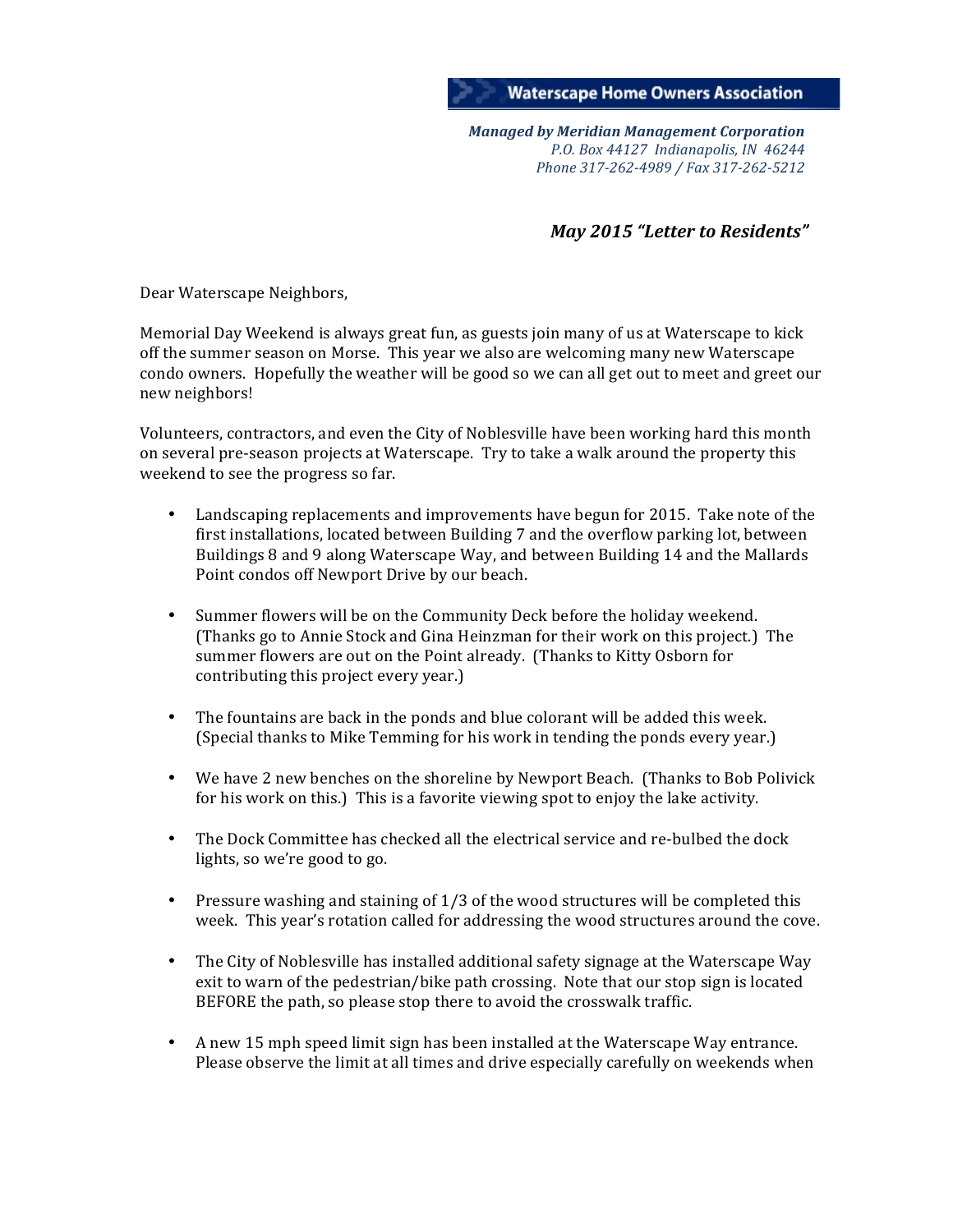the property is filled with foot traffic and young children who might dart from between parked cars.

• Dryer vents have been cleaned in buildings  $8$  through 14. The every-other-year rotation means those in building 1 through 7 will be cleaned next year. Not a very glamorous project, but an important one for safety.

We had hoped to have the buoys and ropes installed to define a protected swim area at Newport Beach, but we just didn't make it by Memorial Day. Look for this improvement soon; the DNR permits and installation plans are well along in the works.

## **Memorial Day Weekend Parking**

Parking places will be at a premium this weekend, and we must take care not to block any fire lanes. Please avoid parking in any of the areas marked with yellow. Owners are encouraged to use their driveways for parking to free up parking places for guests. And remember that additional parking is available in the overflow parking area at the south end of Waterscape Way.

IF the ground is dry, another alternative is parking in the grass on the Waterscape side of Newport Drive. The forecast is "iffy" for this weekend; parking in the grass must be avoided if the ground is wet because parking there could damage the lawns and require costly repairs. But if the weather permits, take care to park your car completely in the grass; Newport Drive is narrow and lacks good visibility in places.

Or how about this idea -- consider picking up your guests and bringing them to your Waterscape condo to party. They should appreciate not having to try to find a place to park.

As a courtesy, please avoid parking any trailers or boats on the property over Memorial Day weekend. With every parking space worth gold this weekend, your neighbors will not appreciate it if your trailer takes up 2 or 3 spaces.

#### **Summer Season Reminders**

### **Below)are)a)few)reminders related)to summer)activities.** But, as always, the best up-to-date resource for Waterscape information is our website: **www.waterscapehoa.com**

From the website you can download many helpful guidelines as well as the request forms for seeking the required advance approval for individual projects in the common areas of the exterior grounds, buildings and docks.

Whether you want to add a deck, install a satellite TV dish, or plant a few flowers by your front door –you'll find on our community website the information you need to know and the steps you need to take in advance. You'll also find copies of our community's policies, practices and procedures on the Waterscape website.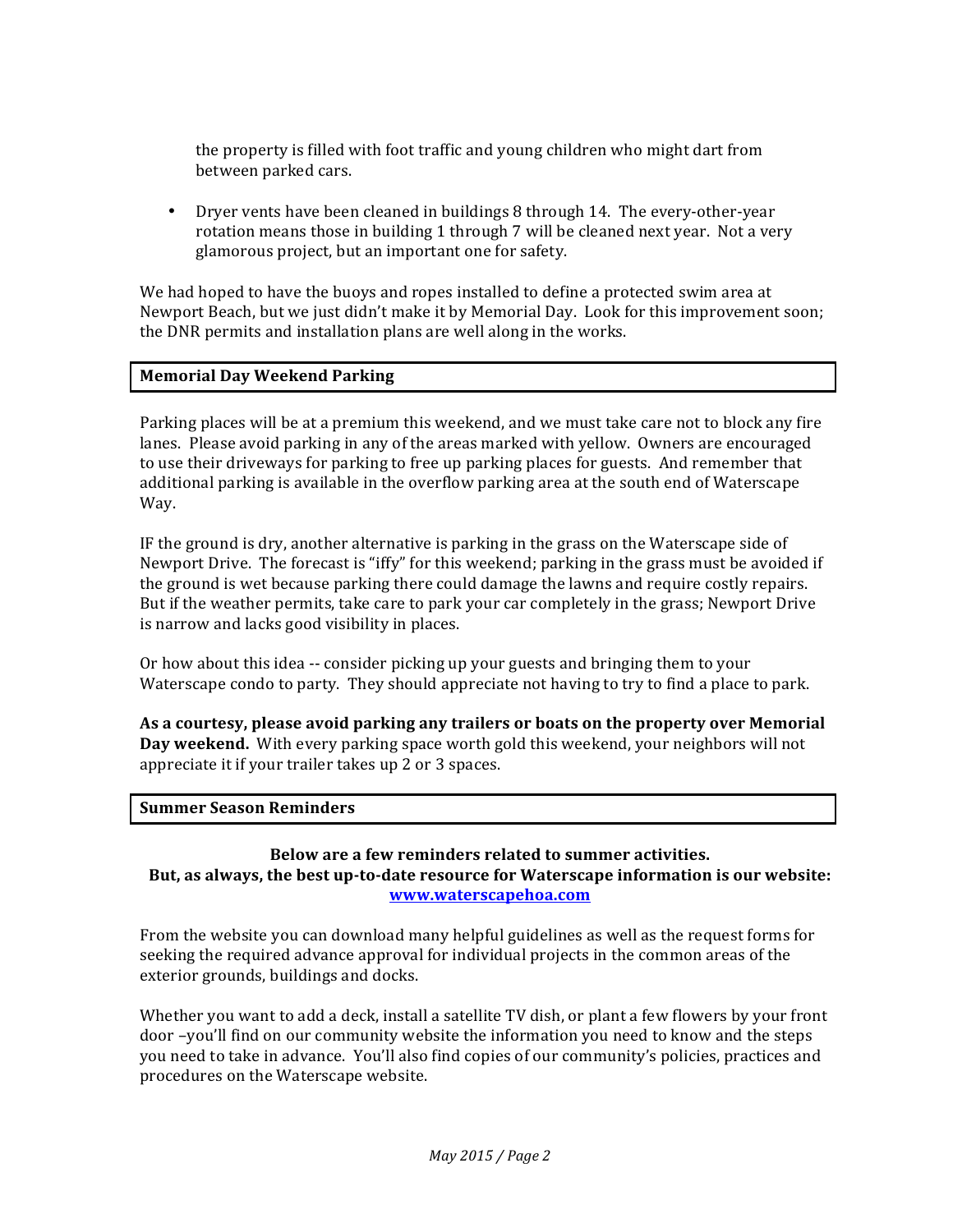Please take a few minutes to browse the various pages of our website so you'll be familiar with the many resources available there, as well as details about these summer reminders:

**Boat & Trailer Parking** When making plans for launching or removing watercraft, please remember that trailers (with or without boats on them) are permitted to park at Waterscape for a **maximum of 72 hours**. The 72-hour limit applies to parking anywhere on the property, including driveways. After 72 hours, they are subject to towing.

Please arrange your schedules to fit within the 72-hour window. And make sure trailers are not parked in fire lanes or anywhere else where they might interfere with driveways and normal traffic. Beware – the big garbage trucks come through every Friday and they need a very wide berth.

**Docks Safety** | Signage at all entrances to the dock system reminds us of important safety considerations, including no swimming off the docks or running on them. Also, take a moment to note the locations of life rings that hang by most dock entries in case of an emergency.

**Dock Rentals** | Residents wanting to rent a dock and owners wanting to rent their dock to another resident should contact Dock Committee member Mike Alexander at (317) 501-4682 or tdlpro@comcast.net. Remember, only watercraft owned by / registered to Waterscape residents may be moored in the Marina. The Docks Committee does not get involved in individual rental negotiations, but serves as a clearinghouse for information among residents.

**| Dock Modifications** | Please make special note of the newly updated and expanded "Dock" Modifications / Installation Approval Guidelines" available for downloading from the website's "Marina" page. Dock companies who frequently work at Waterscape participated in preparing the installation details and drawings to help guide your planning. If you wish to submit a request for the required advance approval, you'll find the form for doing that on the same page of the website.

 $\vert$  Grills  $\vert$  Residents need to be aware of the Indiana Fire Code sections cited by the Noblesville Fire Inspector. The Inspector's complete letter is included in the "Grills and Other Open Flame Activities" document available for downloading from the website's "Guidelines/Policies" page. Please make special note of Fire Code's requirement that charcoal burners, LP (propane) burners or other open-flame cooking devices shall not be operated on balconies or anywhere else within 10 feet of combustible construction.

**Personal Plantings** In order to preserve the integrity of our landscaping design, Waterscape's By-Laws require advance approval for planting or removing any landscaping. You'll find helpful guidelines if you download from the website's "Guidelines/Policies" page the document titled "Grounds Responsibilities, Maintenance, Improvements and Replacements". Sections H and I of that document will point you in the right direction if you wish to submit a request, and the form for that request can be downloaded from the same page of our website.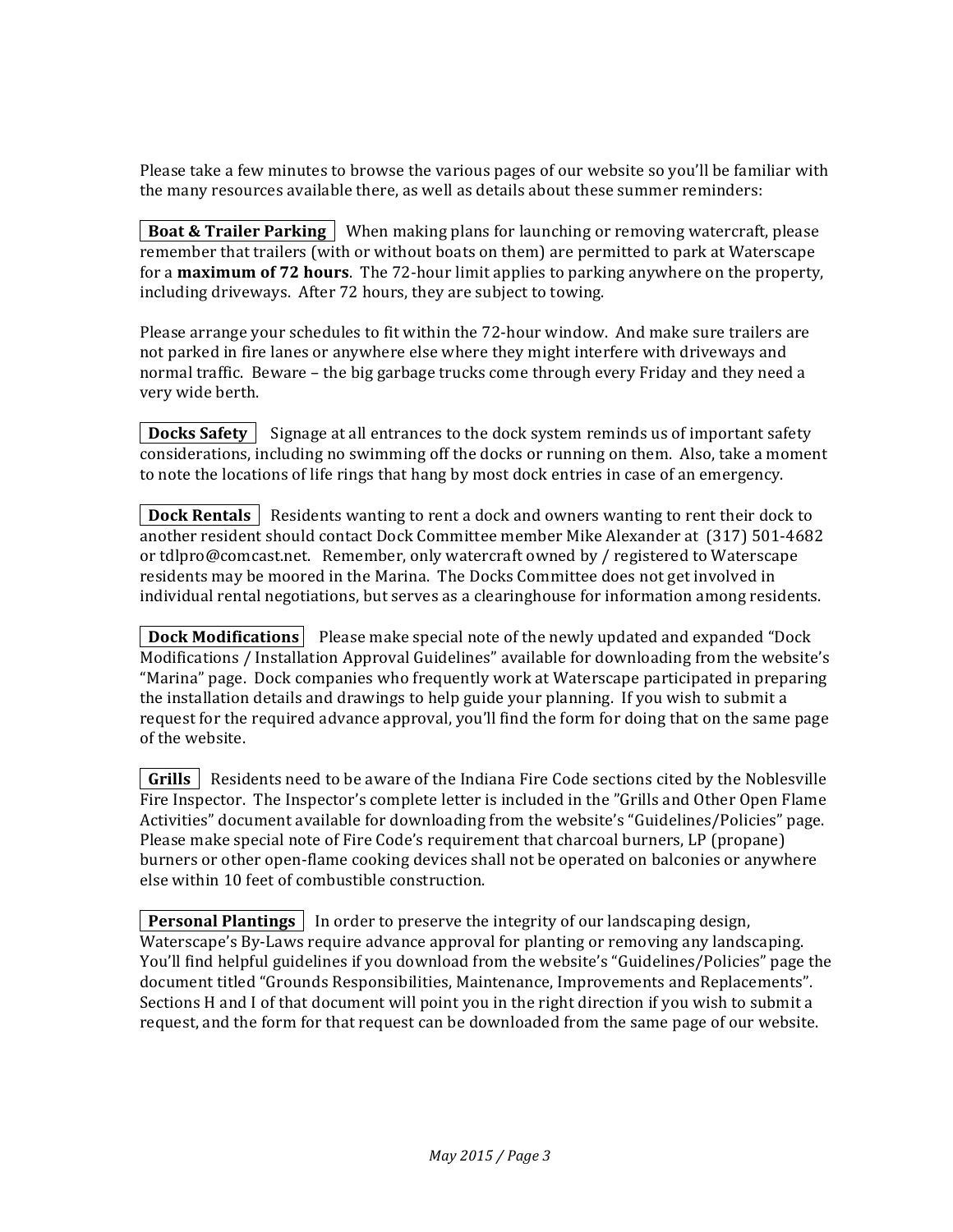**Freebies** Stop by 20761 Waterscape Way to pick up these items provided free of charge to owners by the HOA. Or contact Angie Gordon at 317-663-4692 or aganda@aol.com.

**Paint & Primer:** You may have a "ding" you'd like to touch up yourself without waiting for the contractor's warranty work. The ONLY paint and primer to be used on the white trim or on the outside of the front doors is that available from the HOA free of charge. Also, maintaining decks is the responsibility of individual owners. This is the only paint and primer that should be used for the deck railings.

**Low Energy Light Bulbs:** Pick up free, low-cost bulbs to use in your exterior lights. All residents are urged to **leave exterior lights on at night**.

**NEW – Exterior Light Fixture Replacement Glass:** We've salvaged some panes from fixtures that no longer worked. Glass panes are available for the fixtures located by condo front entries and garages. Sorry, we have none for those on balconies and patios. Nor have we been able to find any replacement screws to salvage yet.

## **Summer Events**

You've probably seen the "Save the Dates" flyer posted on the mail stations. It's also enclosed at the end of this newsletter. Mark your calendars and plan to participate! Your weekend guests are always welcome to join you at Waterscape's summer events.

The 2015 season's first "TGIF" event will be on Friday, May 29th. These gatherings are scheduled monthly throughout the summer. They're informal from "7-ish to ?-ish" on the Community Deck. Just bring your beverage of choice and join your neighbors. Feel free to bring along your weekend guests, too. The entrance to the Community Deck is located between 20808 and 20812 Waterscape Way.

Next up is the Community Cookout on Saturday, June 13<sup>th</sup>. Watch your e-mail and the mail stations for more information on the plans for this always-popular event.

And note that plans are in the works for a new Waterscape event – the "Water-Escape" party to be held out on the lake on July 18th. More on that later ….

## **Have)a)fun)– and)safe)– holiday)weekend)on)the)lake!**

Best regards, Angie Gordon Waterscape Communications Chairman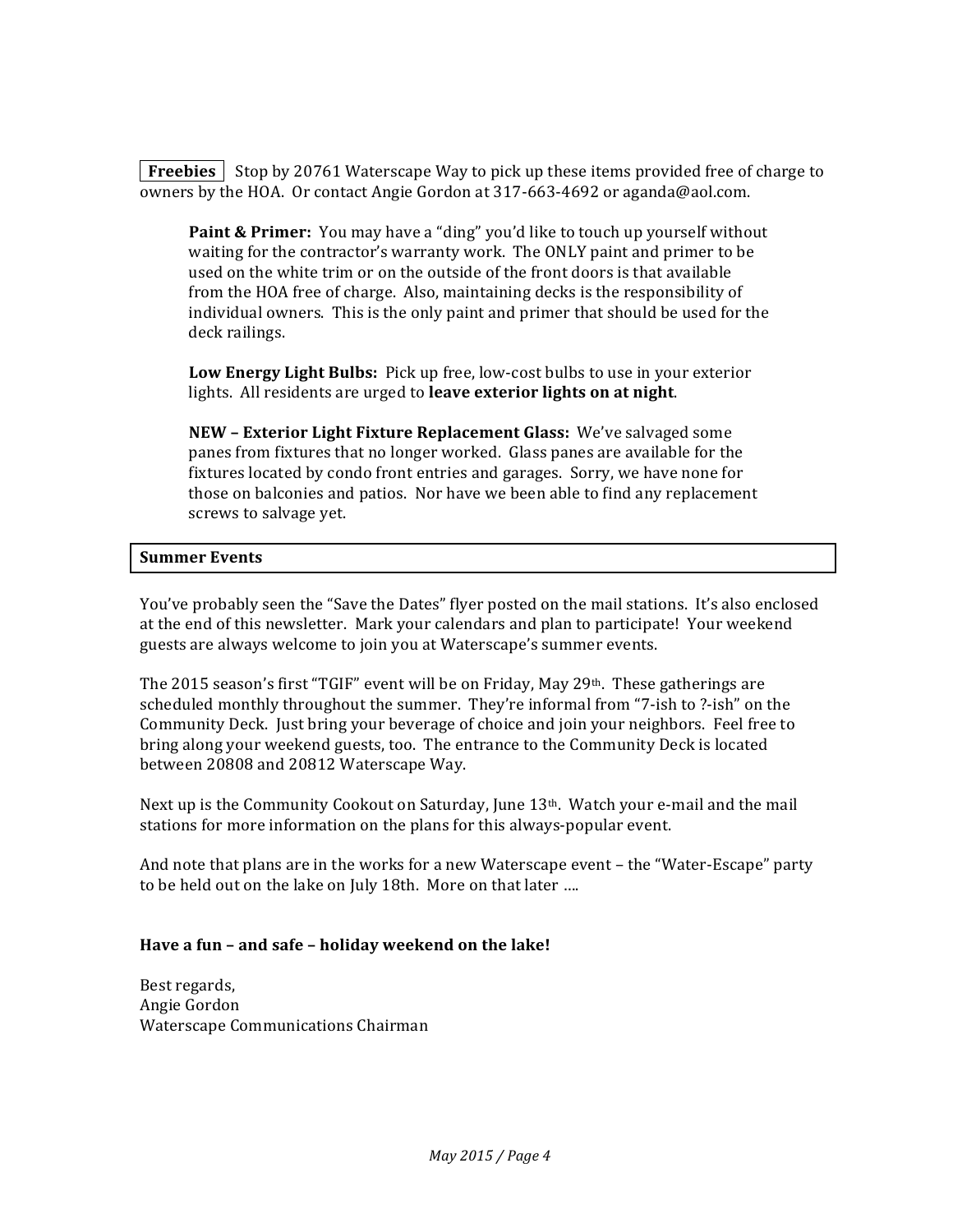# **2015)Waterscape)Contacts**

*Visit\$our\$community's\$website\$at\$www.waterscapehoa.com*

# **Management Company**

All maintenance requests, questions about your account, rental applications Best way to submit maintenance requests to Meridian is via the Waterscape *website http://waterscapehoa.com/contact/*

MERIDIAN MANAGEMENT CORP. 217-262-4989 (24-hour emergency coverage)

Geoff Clow, Property Manager gclow@meridianmgmtcorp.com Roxanne Rather, Asst Property Manager rrather@meridianmgmtcorp.com

# **HOA)Board)Officers**

President Joseph Mrak jmrak@rqaw.com

Vice President Harry Curnow hccurnow@att.net Secretary **Annie Stock astock4@comcast.net** Treasurer **Angie Gordon** aganda@aol.com

# **Board)Members)/)Committee)Chairs**

| Architecture / Buildings | Joseph Mrak         | jmrak@rqaw.com         |
|--------------------------|---------------------|------------------------|
| Communications           | Angie Gordon        | aganda@aol.com         |
| <b>Docks</b>             | <b>Harry Curnow</b> | hccurnow@att.net       |
| Events                   | Annie Stock         | astock4@comcast.net    |
| Grounds                  | Gary Meunier        | gfmeunier@gmail.com    |
| Grounds III Asst Chair   | <b>Bob Polivick</b> | rlpolivick@comcast.net |
| <b>Board Member</b>      | Dana Donahue        | danadonahue@ymail.com  |
| <b>Board Member</b>      | Mark Lusch          | mrl47201@aol.com       |
| <b>Board Member</b>      | John Weis           | abijohn@comcast.net    |
|                          |                     |                        |

# *Keep'track'of'Morse'Reservoir'water'levels'*

*http://www.citizensenergygroup.com/My:Home/Programs:Services/Water/Reservoir:Levels Also\$at\$http://water.weather.gov/ahps2/hydrograph.php?wfo=ind&gage=nmsi3*

*Keep\$up\$with\$Morse'Waterways'Association's activities\$at\$http://morseh2o.org/.*